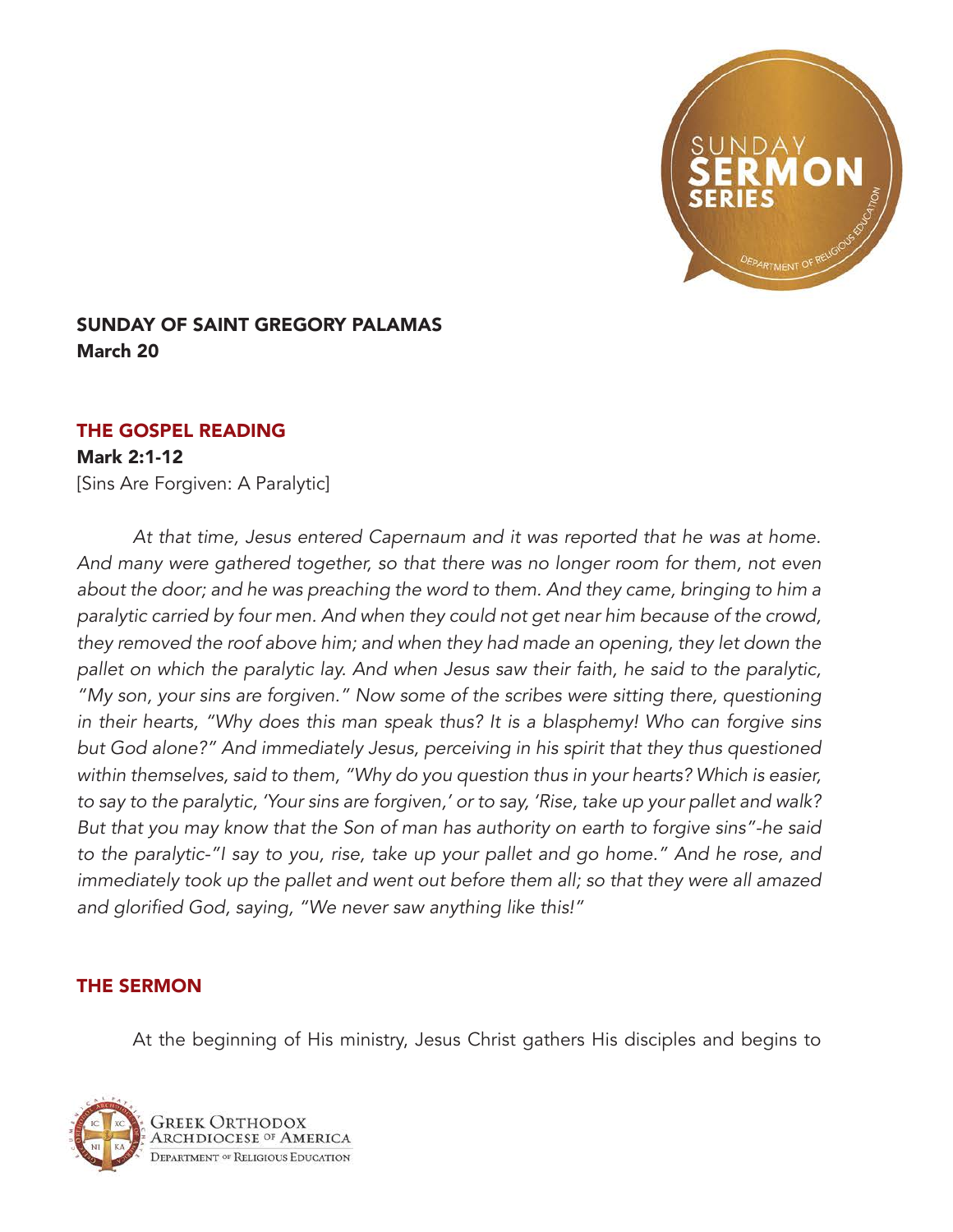travel throughout the region of Galilee proclaiming the Kingdom of God. There was a house where He and His disciples were gathering in the city of Capernaum, on the north shore of the Sea of Galilee. Many people from the entire region came to see and hear Him.

On this occasion, there were so many people gathered that no one could get close to the door. The Lord was preaching to the people, and all wanted to hear Him. Meanwhile, there was a paralytic who had heard that Jesus was in Capernaum, and he asks his friends to carry him to the house. When they get there, they realize that there was no way to enter. However, this is when they find a solution to their seemingly impossible challenge. They manage to get themselves to the house's roof, remove the top coverings, and let down the pallet on which the paralytic lay. In this way, he is put right in front of the Lord. We read that Jesus marvels at "their" faith, meaning not only the paralytic's faith but his friends' faith as well. The Lord then addresses the paralytic and says to him, "My son, your sins are forgiven."

This is a surprising statement for a few reasons. The first is that the paralytic and everyone else expected Jesus to heal him physically. But Jesus starts by forgiving his sins before healing him physically. The paralytic is healed spiritually. He is free to restart his life without the heavy burden of sin constantly dragging him down. The statement also appears unexpected because the Lord proclaims that the paralytic's sins are forgiven. In other words, Jesus purports to do what only God could do. This was provocative because at that time, the precise nature of Christ and His Mission were not perfectly understood even by those closest to Him.

The Lord teaches us to forgive one another. Yet, in order to be truly reconciled to God and to one another, we seek forgiveness from God which only God can and does provide in His infinite Mercy and Love for humankind. In forgiving the sins of the Paralytic, Jesus reveals His love and His true nature as a loving God.

The Gospel relates how some scribes start to question all of this in their hearts. "It is a blasphemy!" they are thinking, "Who can forgive sins but God alone?" The Lord knows what is in their hearts and hears their thoughts without them even uttering a word. These people cannot understand who Jesus Is and what He really came into the world to do. The Lord proceeds to heal the paralytic physically by asking him to take up his bed and go home, which the paralytic does.

Jesus Christ heals the paralytic physically that they "may know that the Son of Man has power on earth to forgive sins." As the paralytic gets up, which is something visible to all, he does so by the same power and authority of the One true God who previously declared that his sins are forgiven. Only God can do this, and the physical therapy testifies to the spiritual therapy for the benefit of the unbelievers.

Christ came into the world to forgive sins, in order to free humanity from its bondage. It is sin that drags all of us down, and prevents us from seeing clearly, it prevents us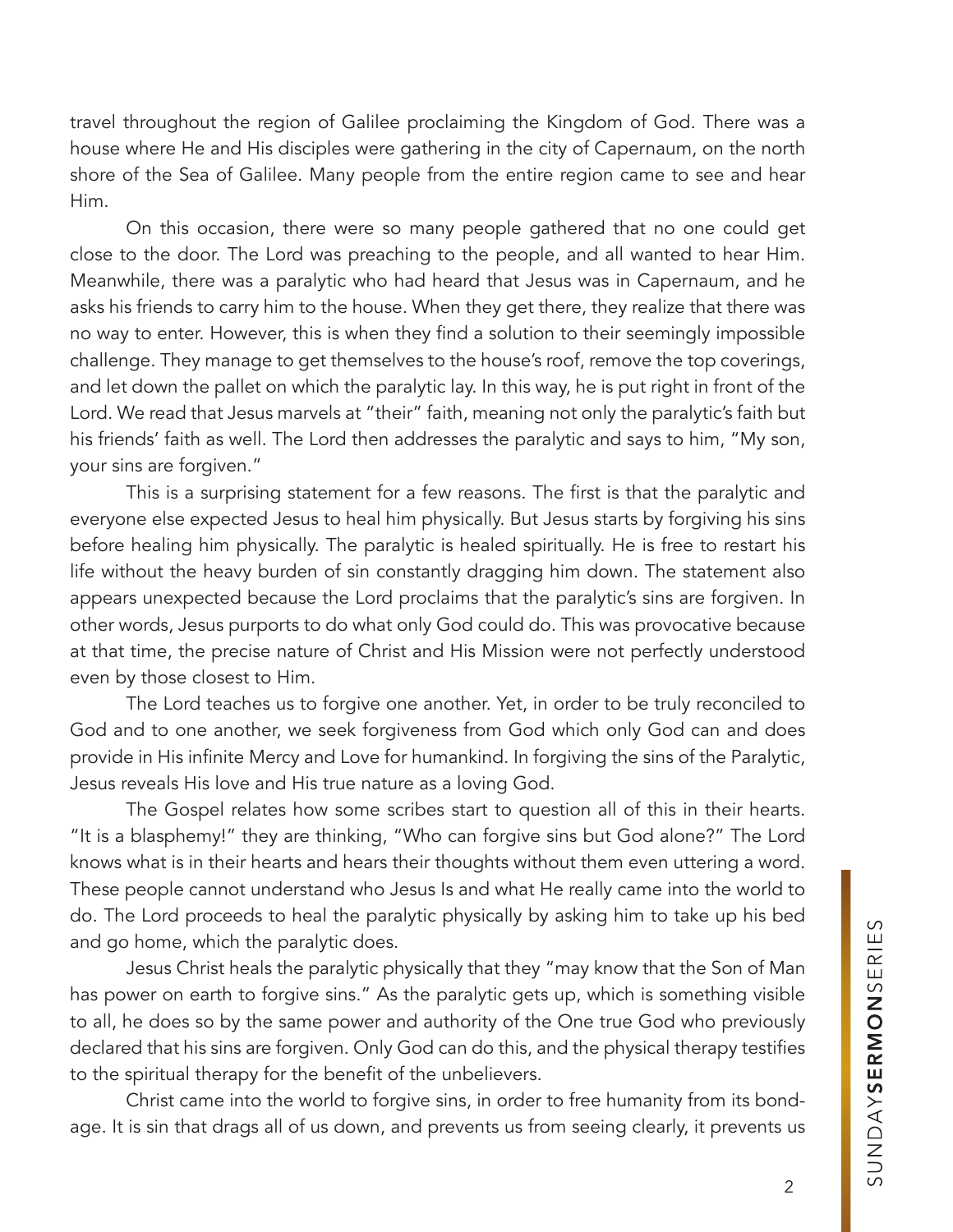from achieving our true potential. Spiritual healing is more important than physical healing. And as the scribes correctly note, God alone can forgive sins. Christ later confers this authority to the Apostles (John 20:23; Mathew 16:19) and the Church through apostolic succession. As the paralytic is healed, they were all astonished and glorified God, saying, "We never saw anything like this!"

The people's response to the healing of the paralytic can be used to model our own response as we glorify God before the world. As Saint Gregory Palamas says, "Let us stir up all who see us to glorify God as they recognize that this house has Christ within it, Who gives strength to those whose souls are paralyzed . . . in this way they will go into the house that is really ours, by which I mean the country in and above the heavens, where Christ now is, the Heir and Bestower of our inheritance."

Faith is indispensable for salvation. The Lord has become Incarnate, and He has united human and divine nature. When we are mystically united to Him through Baptism and the Sacraments, we become recipients of His grace and healing. However, this cannot happen without faith. It is through faith that we trust in Him. Like the healing of the paralytic, faith is "the substance of things hoped for, the evidence of things not seen . . . without faith it is impossible to please Him, for he who comes to God must believe that He is, and that He is a rewarder of those who diligently seek Him" (Hebrews 11:1-6). As we believe and trust in the Lord Jesus as our God and Savior, "we walk by faith, not by sight" (2 Corinthians 5:7) knowing that "by grace [we] have been saved through faith, and that not of [ourselves]; it is the gift of God" (Ephesians 2:8).

The question that naturally arises from this Gospel lesson is, what prompts Jesus to heal the paralytic? What does the Gospel say exactly? The Gospel says that Jesus saw "their" faith. Whose faith did He see? It does not say that Jesus saw *his* faith, meaning only the paralytic's faith. It says that He saw *their* faith? So, whose faith did Jesus see? Jesus saw the faith of *the people*, the faith of the paralytic, *and* the faith of the paralytic's friends. How important is the plural here? The plural is extremely important because it introduces us to an aspect of our faith that cannot be emphasized enough: that our faith is expressed and lived out in community with others, and not only individually, because we are all connected to God and to each other.

As we see in this passage, the friends of the paralytic joined him in faith and took him to see the Lord. As a community, as the Body of Christ, we believe together, we worship together, we join ourselves to Christ together, and we serve one another, and, as we pray in the Divine Liturgy, we "commend ourselves and one another and our whole life to Christ our God."

Living in Christ requires a strong personal effort, this is true, but Christians live and pray in communities, together with others. The most important sacrament in the Church, the Divine Liturgy, takes place within the community. Our prayers, the common chalice which we are called to drink from, reinforce this perspective of community. God Himself